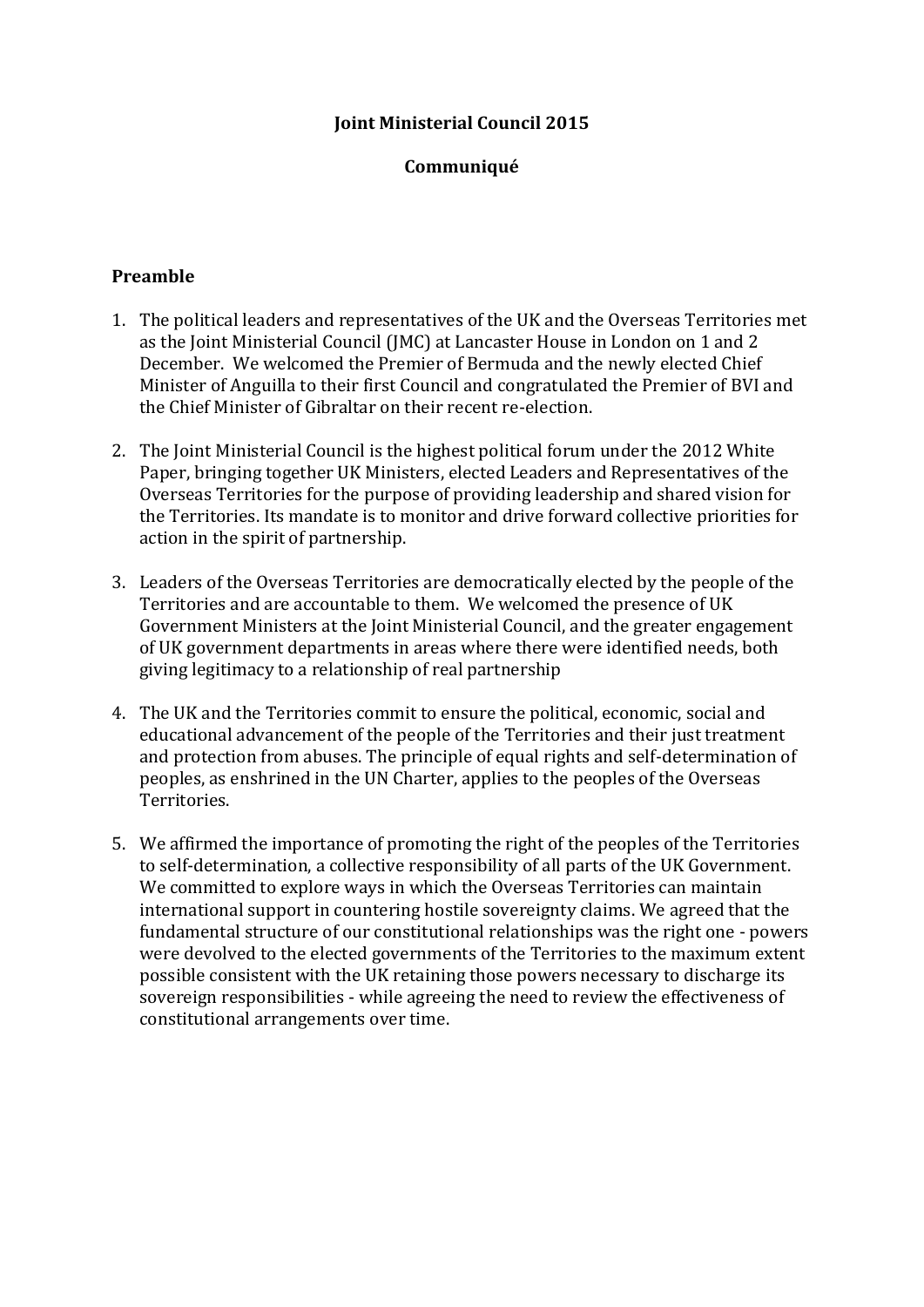### **Prosperity and Economic Development**

- 6. We reiterated our shared vision to work together to ensure the Territories reach their full potential as open, dynamic and sustainable economies, delivering growth, prosperity and employment for their citizens, without hindrance from other nations.
- 7. We affirmed that all Territories are unique and diverse in their economic development. Collectively they play a distinctive and valuable part in the global economy. We recognised that some Territories faced challenges as a result of the small size of their economies, vulnerability to natural disasters, difficulties with access to telecommunications and remoteness.
- 8. We highlighted the importance of citizens and businesses of the Overseas Territories having access to merchant and correspondent banking services, the lack of which can have a damaging effect on economic growth. The UK government agreed to support the Overseas Territories in liaising with UK banks to ensure that Territories have full access to banking services. We agreed to work together - to maintain viable banking and financial sectors. We welcomed in this respect the creation of Gibraltar International Bank.
- 9. We welcomed steps taken by the Overseas Territories to meet global standards in a range of areas, noting for example, the European Commission's recent decision to declare Bermuda's commercial insurance regime fully equivalent to the Solvency II standard and the BVI's rating of 'largely compliant' on information exchange for tax purposes by the OECD Global Forum this year.

#### **Development Assistance and Infrastructure**

- 10. We reaffirmed that the reasonable assistance needs of the Overseas Territories are a first call on the UK's international development budget. The UK Government committed to expediting infrastructure development in the Territories to facilitate improved transportation, communications, commerce and provision of social and community development within agreed timelines. We welcomed recent investments in civil engineering and infrastructure projects in the Territories and the assistance offered by Infrastructure UK for Territories seeking sustainable financing for major projects. We reaffirmed the commitment to work together to ensure that priority infrastructure needs, such as the harbour at Tristan da Cunha, continue to be monitored, addressed and supported where appropriate.
- 11. We committed to seeking relevant financing solutions to improve infrastructure within the Territories, which may include public-private partnerships and developmental aid where appropriate. We renewed our commitment to ensuring procurement processes in the Territories were open, transparent and delivered value for money, in line with international best practice.

# **Tax and Transparency**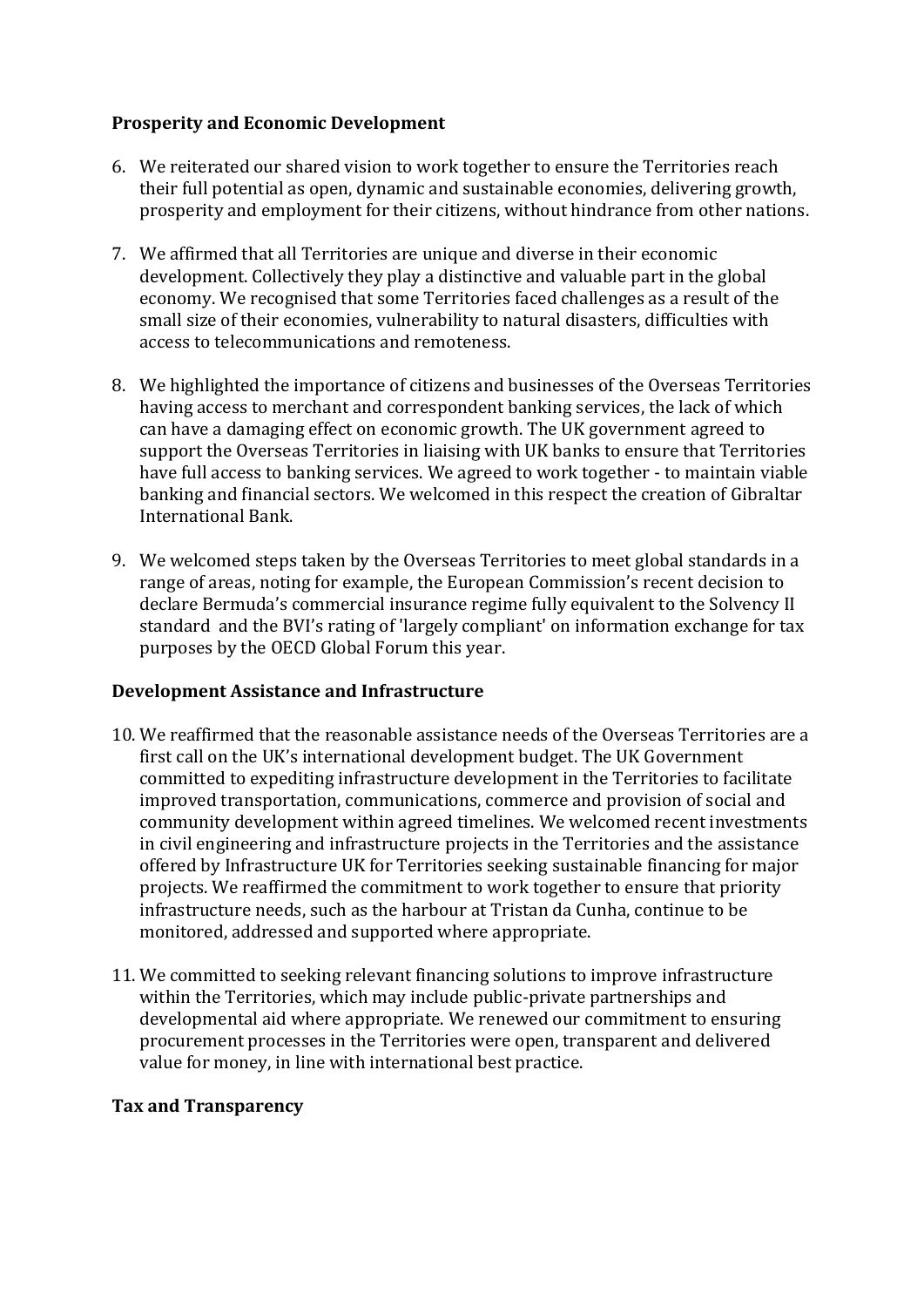- 12. We noted that the Overseas Territories were responsible for their own tax rates and generating the revenue necessary for the provision of essential public services. It is not appropriate to refer to British Territories as 'tax havens'.
- 13. All Overseas Territories with financial services confirmed their full commitment to international co-operation in tax matters, and to the fight against money laundering, tax evasion, illicit finances and corruption. This was reflected not only in adherence to bilateral and multilateral agreements, but also in implementing the FATF standards and enforcing legal instruments in everyday practice.
- 14. We underlined the active participation of Territories with financial services sectors in the OECD Global Forum on Transparency and Exchange of Information for Tax Purposes and welcomed the commitment of those Territories to be early adopters of the new OECD global standard on tax transparency, with first exchange of data taking place in 2017.
- 15. We committed to sustaining successful international centres that contribute to the prosperity and development of our societies, recognising the importance of transparency, effective legal systems and good governance in achieving this. We acknowledged the importance of bilateral engagement on matters affecting Territories' financial services sectors.

### **Beneficial Ownership**

16. We agreed to hold beneficial ownership information in our respective jurisdictions via central registers or similarly effective systems. We discussed the details of how these systems should be implemented, including through technical dialogue between the Overseas Territories and UK law enforcement authorities on further developing a timely, safe and secure information exchange process to increase our collective effectiveness for the purposes of law enforcement. We agreed that addressing this issue would be given the highest priority and that progress on implementation would be kept under continuous and close review.

# **Governance**

17. We reflected on the marking this year of the 800th Anniversary of the Magna Carta and noted the number of commemorative events that had taken place in the Overseas Territories recognizing the benefits of democracy and the rule of law as key building blocks for secure and prosperous states. The Overseas Territories have proud traditions of democracy and respect for human rights. We welcomed the election that had taken place the previous week in Gibraltar. We also welcomed the recent elections in Anguilla and BVI, endorsed as free and fair by independent observers from the Commonwealth Parliamentary Association. We committed to further joint work to extend the core UN Human Rights Conventions to the Territories, where these have not been extended already. The UK Government undertook to ensure that pending requests from the Territories are taken forward as soon as possible.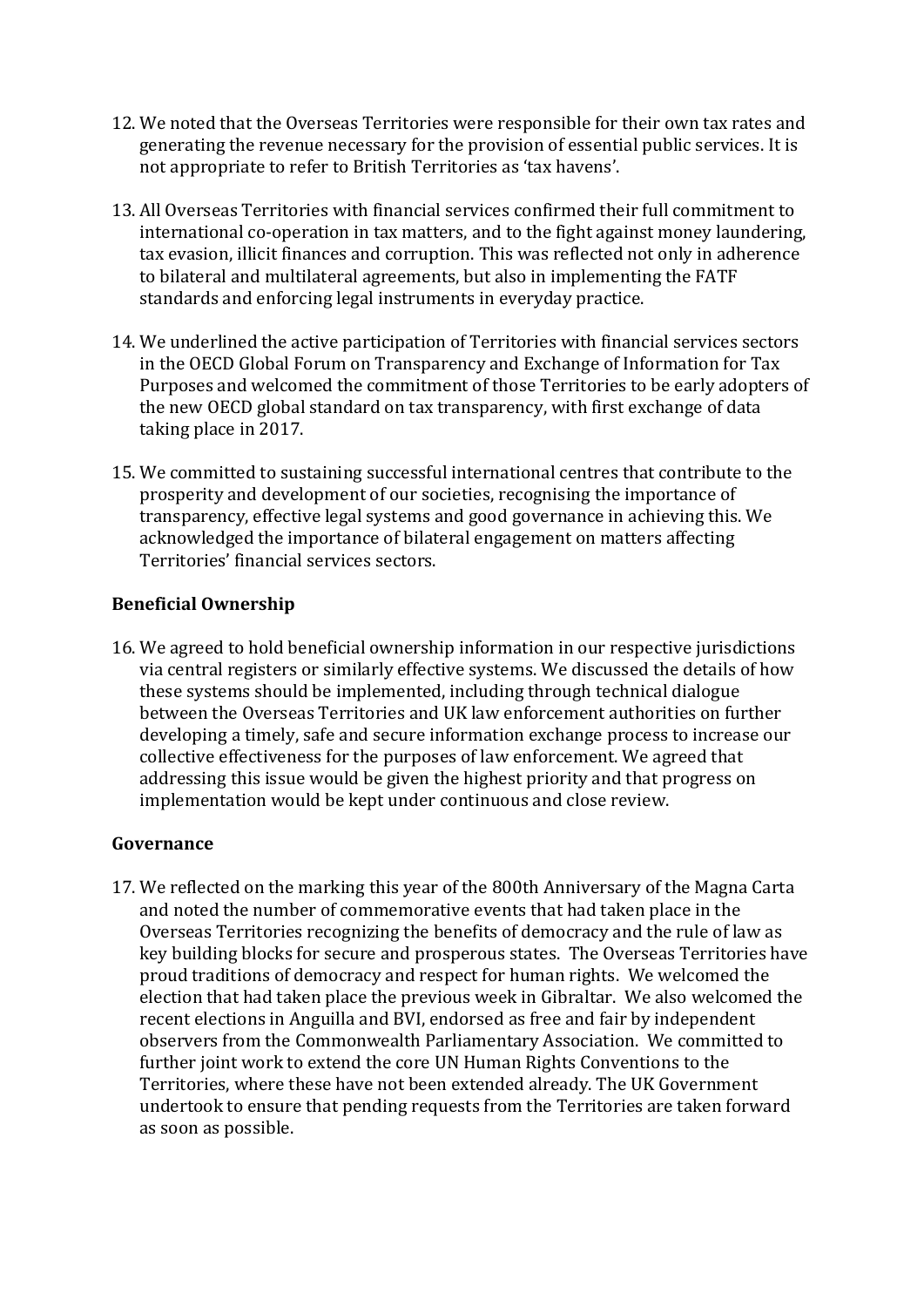- 18. We welcomed the meetings this year of Territory Heads of Public Service, Attorneys General and Directors of Human Resources as furthering our cooperation in the field of good governance, rule of law and public service reform. Recognising the capacity limitations of some Overseas Territories, we committed to work in partnership as appropriate to support capacity building and the development of expertise in the following core areas:
	- i. Public financial management and economic planning: maintaining sound public finances, building economic resilience and ensuring value for money in use of public funds, including through effective use of audit.
	- ii. Standards in public life: creating a meaningful culture of ethics, integrity and transparency, including through Codes of Conduct for Ministers and civil servants where these are not already in place.
- iii. Public service reform: building capacity and supporting an effective, professional and transparent service that acts in the interests of all the people of the Territories.
- iv. Human rights, democracy and the rule of law: building strong and effective institutions that promote democracy, human rights, the rule of law and deliver access to justice.
- v. Security and anti-corruption: upholding Territories' security and enhancing their reputation as sound jurisdictions for business, including through continued support for international efforts against bribery and corruption and fraud.

### **Security**

19. We welcomed the UK's commitment to upholding the security and sovereignty of the Overseas Territories and their territorial waters, as set out in the UK National Security Strategy and 2015 Strategic Defence and Security Review. We welcomed the continued support provided by the Royal Navy in combating any threat to the Territories, as well as in the fight against drug trafficking, Illegal Unreported and Unregulated fishing and other illicit activity and the investment made in building capacity in the Caribbean Territories through the UK's Conflict Security and Stability Fund. We underlined the UK's commitment to developing disaster response capacity in the Territories and providing assistance in the event of any natural disaster. We reiterated our shared commitment to tackling serious and organized crime and reducing reoffending in the Territories, including through conferences this year of Territory Commissioners and Chiefs of Police and Superintendents of Territory Prisons. We commit to work together to update and simplify extradition processes between the OTs and the UK and between the OTs and third countries.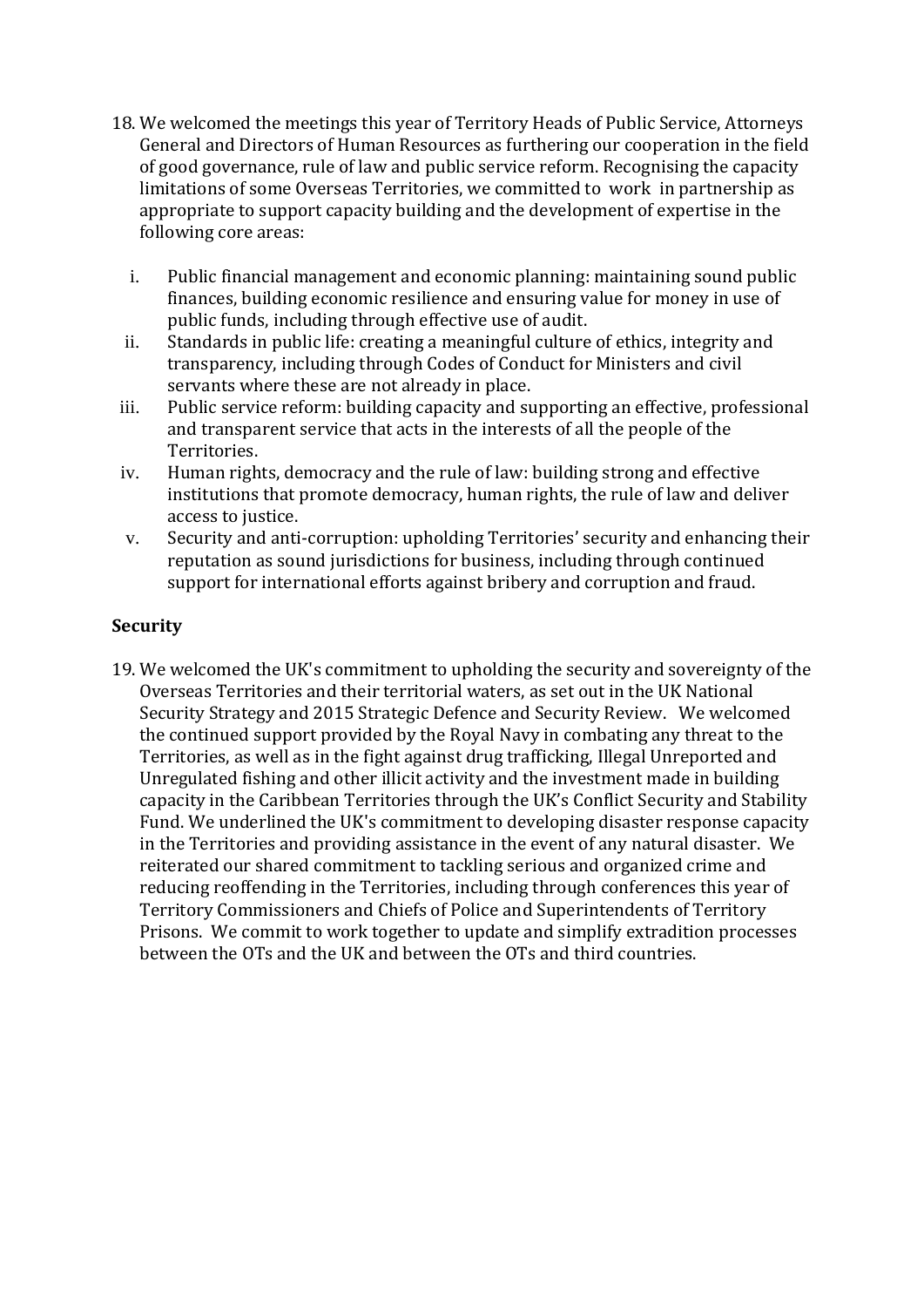### **International**

20. We reiterated the UK's role in representing the Territories in international forums. The UK Government committed to working together with those Overseas Territories where they represent their own interests at international fora. We acknowledged the interest of the Overseas Territories' Governments in the forthcoming EU Referendum and recognized the important and strong relationships between the Overseas Territories and the EU (noting Gibraltar's status within the EU). We agreed to continue to consult in order for the views of Overseas Territory Governments on reform to be taken into account. We acknowledged the importance of cooperation between the EU and the Overseas Territories and agreed to continue to work together to realize the full benefits of the Overseas Association Decision.

# **Communities**

21. We upheld the vision set out in the 2012 White Paper for the Territories to have strong and flourishing communities, proudly retaining aspects of British identity and generating wider opportunities for their people. We acknowledged the Sustainable Development Goals and set out our ambition to achieve the highest possible educational opportunities and quality of life for the people of the Territories.

# **Child Safeguarding**

- 22. We reiterated our commitment to delivering a zero tolerance approach to child abuse in all of its forms, and committed to doing all we can to prevent harm, support victims and bring offenders to justice. We agreed that our governments should lead a national response, demonstrating clear leadership and accountability, to ensure a child-centred and coordinated approach to safeguarding based on multi-agency working, information sharing and robust risk assessment.
- 23. We set out a shared intention to strive towards best practice in protecting all children within our jurisdictions and agreed to work together towards a Territoryled road map and memorandum of understanding, proposed by the Falkand Islands. We stressed our determination to put children's needs at the heart of the safeguarding system and create environments in which all children have an equal opportunity to flourish. We committed to Child Safeguarding Reviews in all of the inhabited Overseas Territories by the end of 2016, noting that some of these had already been held while others were being planned.
- 24. We underlined our shared international human rights obligations and committed to working together to realize the progressive implementation of the UN Convention on the Rights of the Child and the Convention on the Elimination of all Forms of Discrimination Against Women. These will be fundamental to meeting the new Sustainable Development Goals.

#### **Health**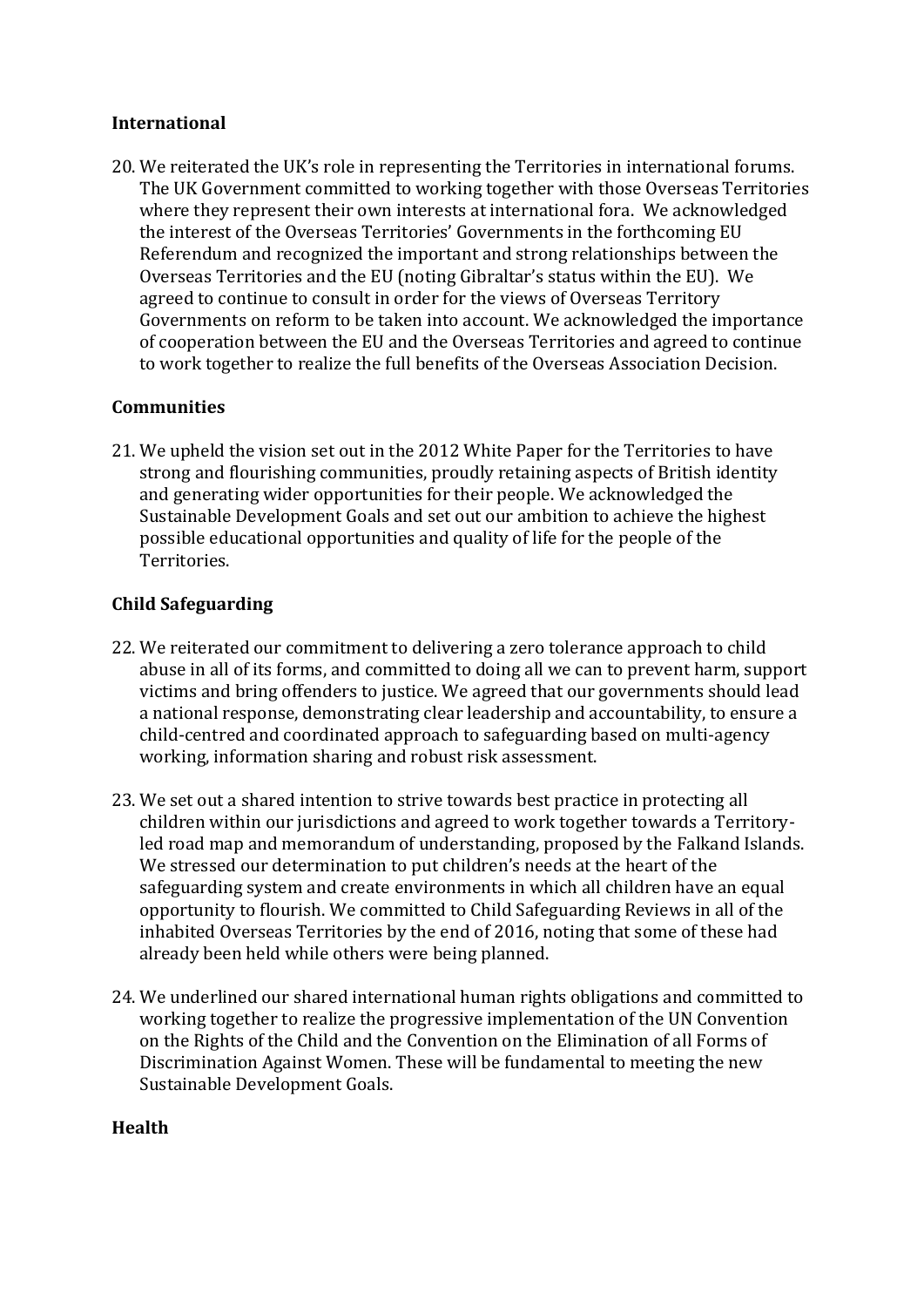- 25. We welcomed the decision by the Overseas Territories to explore options for health financing, in order to ensure the continued well-being of their people. We valued the NHS quota system that provided critical support for citizens of some Territories and agreed to jointly explore how we could make the system work as effectively as possible. We committed to exploring inter-Territory healthcare in regional centres of excellence and to supporting the development and implementation of common monitoring systems for audit and review of healthcare across the Territories to improve the quality of care.
- 26. We agreed to explore greater use of telemedicine and other distance support arrangements in the UK to improve healthcare provision in the Territories. We agreed to promote and enable up-skilling of healthcare clinicians in the Territories to UK level qualifications through the local delivery of tertiary-level distance learning courses in partnership with recognized UK academic institutions, supplemented with UK-based clinical placements during the course.
- 27. We looked forward to the result of the pilot programme on the inclusion of the OTs in the procurement of medicines and vaccines. We urged a strong commitment from Health UK that all Territories will be included in the procurement of vaccines.

### **Pensions**

28. We welcomed the commitment from the Department for Work and Pensions to provide support and advice to the Territories on a range of policy areas including welfare and pensions reform. The Overseas Territories asked the UK Government to consider establishing parity of treatment between all of the Territories on the uprating of pensions for UK state pension holders residing in the Overseas Territories.

# **Sport**

29. We celebrated the success of British sportsmen and women from the Overseas Territories in competing for Team GB, including Shara Proctor and Zharnel Hughes from Anguilla, Delano Williams from Turks and Caicos and Georgina Cassar from Gibraltar. We also welcomed the success of Territory athletes in other international competitions. We welcomed the participation of young athletes from some Territories in the 2015 School Games in Manchester. We welcomed the creation of an Overseas Territories Sports Council to forge greater links, encourage athletics in the Territories, assist with accessing funding sources, assist with the development of sporting facilities, and promote access to training opportunities so OT athletes can compete in international sporting events. Together we support greater engagement with the International Olympic Committee and other international sporting bodies, so all Territories can compete in their own right.

# **Environment**

30. We agreed to work together to improve environmental governance and protection as a basis for a healthy community and sustainable economy. We welcomed the creation of an Overseas Territories' Environment Ministers Council to enhance